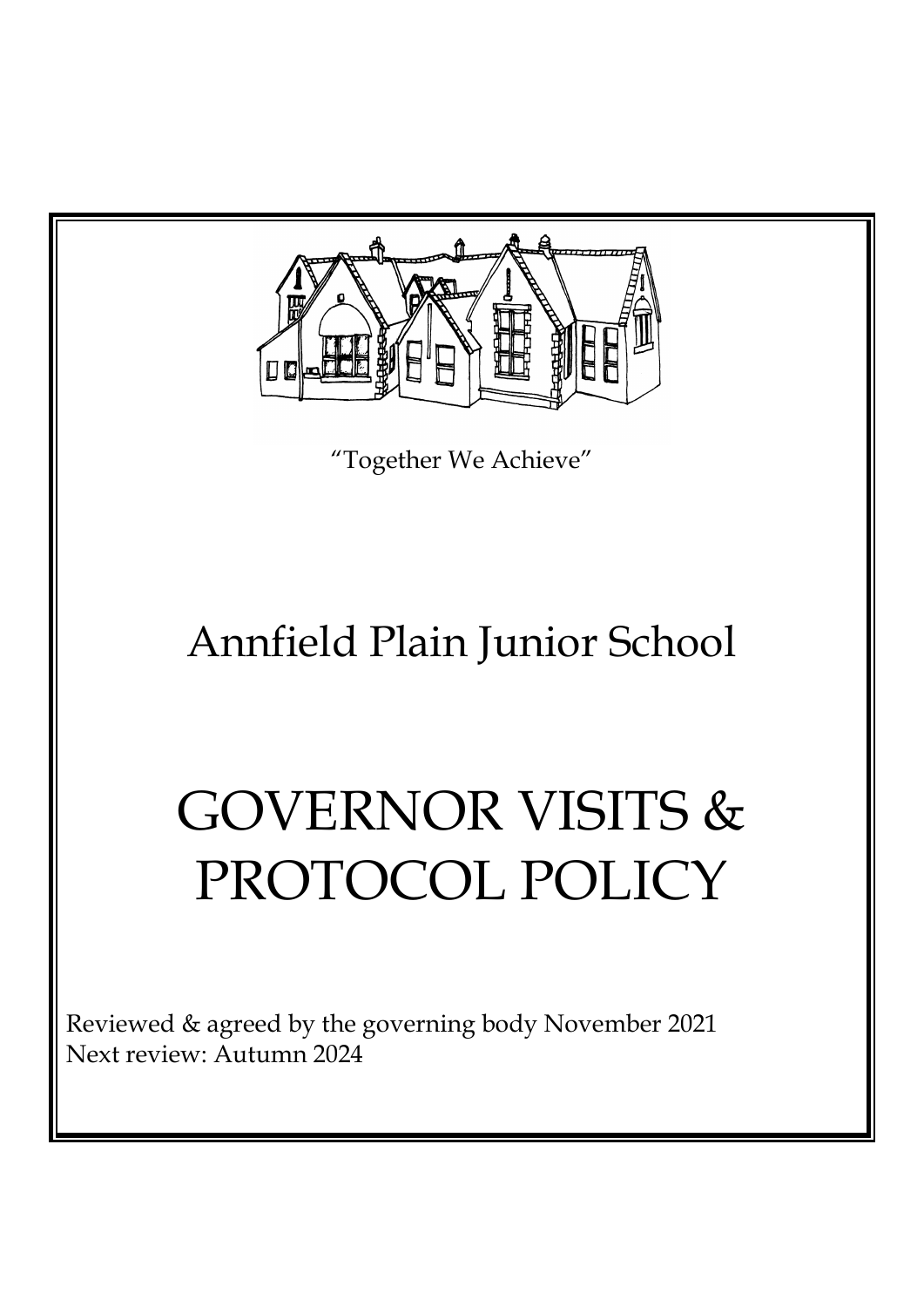## **Introduction**

The governing body has three main roles. They are strategic direction, critical friend and accountability. Visiting the school in session helps to develop and understand the roles and is the best way to learn how the school functions so that you can increase the governing body's first hand knowledge and inform strategic decision making.

Through visits governors will have the opportunity to observe policies and plans being implemented which will help make well-informed judgements about progress being made towards the priorities and targets in the school improvement plan. The number and frequency of visits will vary.

Visits should generally relate to the priorities determined by the School Improvement Plan and cover a wide range of activities. Each visit should be agreed in advance and have a clear purpose. Governors should arrange these visits with the head teacher, who has the responsibility for the day-to-day management of the school.

#### **Potential benefits**

#### To governors

- Recognise and celebrate success
- Develop relationships with staff
- Get to know the children
- Recognise different teaching styles
- Understand the environment in which teachers teach
- Monitor policies in action
- Find out what resources are needed and prioritise them
- Deepen understanding and increase confidence and knowledge
- Inform decision making

#### To teachers

- Ensure governors understand the reality of the classroom
- Get to know governors
- Understand better the governors' roles and responsibilities
- Have an opportunity to reflect on practice through discussion
- Highlight the need for particular resources

## **Governor visits are not**

- A form of inspection to make judgements about professional expertise of the teacher
- An opportunity to check on the progress of own children
- An opportunity to pursue a personal agenda
- The chance to monopolising school/teacher time

## **Roles and responsibilities of governors, head teacher and other staff**

It would be helpful if the governing body could, with the help of the head teacher and staff, organise an annual schedule of school visits throughout the year. The head teacher will guide the governing body on the areas of the curriculum; policies and school improvement plan priorities and targets to be covered each term. Individual governor or pairs of governors will,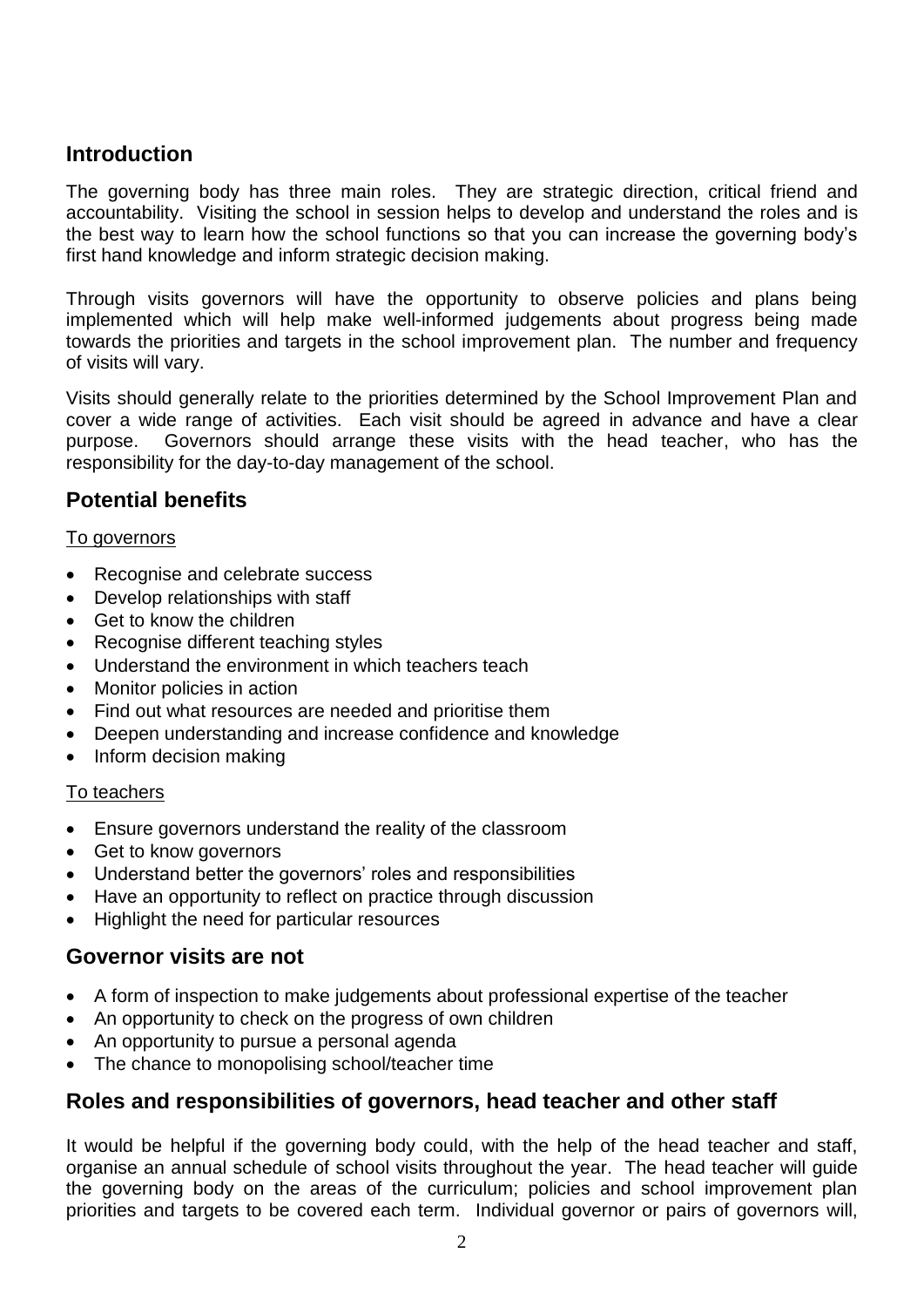with the guidance of the whole governing body, identify an aspect of the school's work to focus on in order deepen their understanding.

## **Monitoring and review of governors' school visit policy**

This policy should be monitored and reviewed annually to ensure that:

- Visits are achieving the potential benefits we identified?
- What unexpected benefits have there been?
- Practice is reviewed regularly.

## **Preparing for a visit**

- Clarify the purpose of the visit. Is it linked to the School Improvement Plan? What are the relevant school Policies? How does this determine the activities I am interested in?
- Discuss an agenda with the head teacher, and or subject leader/co ordinator well in advance. Make sure that the date chosen is mutually agreed and convenient.
- Use the school visits pro forma  $-$  see Appendix B
- The headteacher will share the agenda with staff involved. Will governors visit a class, undertake a learning walk. Will it be helpful to see relevant documents beforehand?

## **During the Visit**

- Remember you are making the visit on behalf of the governing body.
- Governors do not make judgements or promises it is a visit not an inspection.
- Be punctual, courteous and considerate at all times; respecting the professional roles of the head teacher and staff.
- If visiting a class, agree with the teacher how you will be introduced and what your role in the class will be and what involvement you will have with children.
- Observe discretely don't distract the teacher during the lesson but be prepared to talk and show interest
- Interact, don't interrupt listen to staff and pupils

Teachers and support staff will at all times be courteous and considerate, recognising the contribution made by the governing body to the school.

They may make practical suggestions on the focus for governors' visits to ensure that they are productive and enjoyable for all concerned. This could include specifying the evidence that could be shared with governors. See Appendix A for a list of things which governors could examine/explore. Whenever practical they will invite their link/curriculum governors to relevant staff meetings and training sessions.

Questions will be invited from governors, while being sensitive to issues of confidentiality. See annex B for examples of questions which could be asked. Although these focus on literacy, numeracy and SEN, many of the questions can easily be adapted to other areas of the curriculum.

## **After the visit**

- Discuss what you have observed with the teacher. Use the opportunity to clarify any issue you are unclear about.
- Refer to the purpose of the visit. Consider together whether it has been achieved
- Thank the teacher for supporting you in your role as a governor. Be open, honest & positive.
- Make notes as soon as possible after your observation while it is still fresh in your mind and share the report with the Head Teacher for agreement that it is a true reflection of the visit.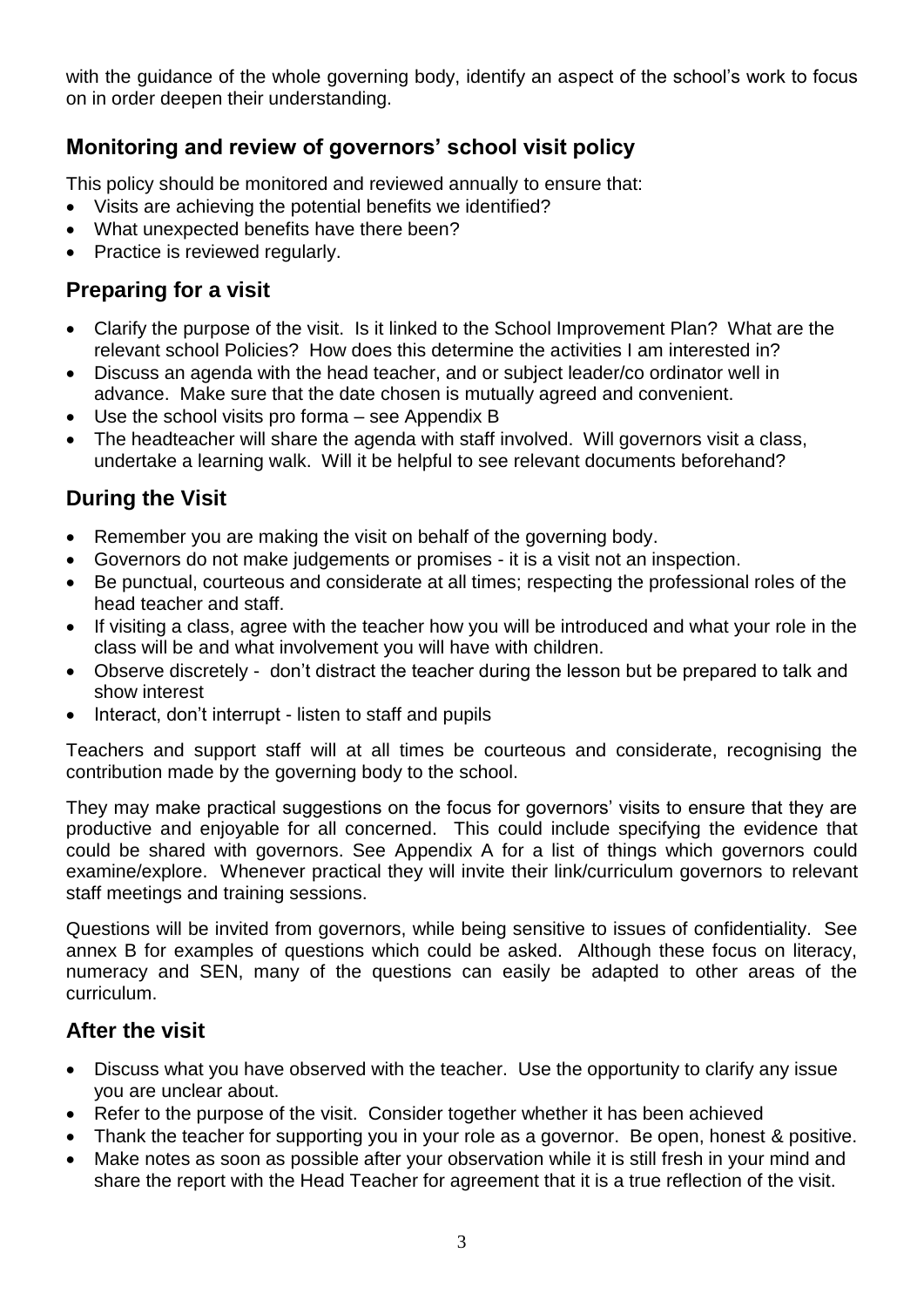• Reflect on the visit, for example: how did that go? Has the visit enhanced relationships? Have I learnt more about the school? Have I gained more confidence in my role as governor?

## **Reporting your visit**

- All governor visits should be recorded and shared. This helps demonstrate the involvement governors have in the life of the school and how they support their own learning.
- Write a short summary of what you learned during the visit and the overall impression that was made. This will be easier if the visit had a focus. See Appendix B for a report format.
- You must circulate a draft to the head teacher and staff involved for them to check the accuracy and clarity. Be prepared to amend it. Aim to achieve a report that is agreed by all those involved.
- Have the report added to the next available agenda of the Governing Body and be prepared to answer questions form other governors.

## **Visit Focus**

Although not an exhaustive list visits may focus on:-

- Safeguarding protocols: compliance and best practise.
- Particular subjects, key stages or classes.
- The use made of the building or the site.
- The condition and maintenance of the premises.
- Special educational needs.
- Literacy and numeracy.
- The use of ICT equipment.
- The impact on the school of any changes e.g. reduced classes in key stage.
- Impact of specific targets identified in the School Improvement Plan.
- Impact of Staff Development Training.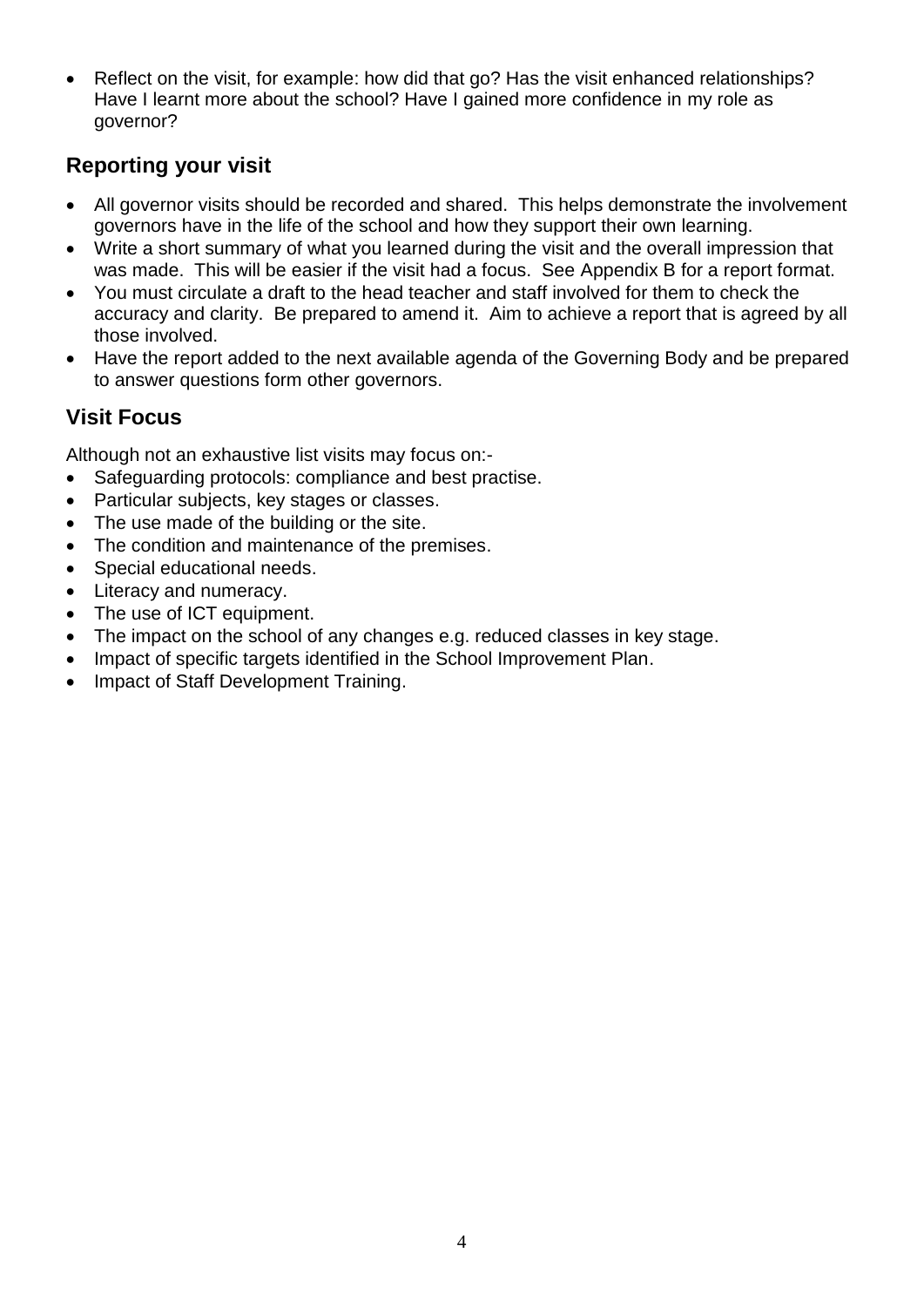## **Appendix A – Monitoring & Questions**

## **Governor Monitoring can take several forms:**

- Meeting with subject leaders/head of year/house/support staff
- Snapshot of a lesson
- Discussions with pupils
- Walk around the school

#### **Aims:**

- To know and understand the level of enjoyment pupils have for a subject
- Understand what pupils like best/least in the school
- Know the standards of achievement in a subject area
- Know what steps are being taken to improve standards
- Know how well strategic policies approved by governors are working
- To report main findings back to the full governing body

#### **Observations to make when visiting a classroom**

- Relationship between all staff in the classroom and pupils
- Relationship between pupils
- Variety of teaching styles
- Availability and role of support staff
- Behaviour and attitude of pupils are they attentive, motivated, listening, questioning, responding
- Enjoyment and enthusiasm of both staff and pupils
- How pupils are grouped
- How different abilities are catered for
- Children's work & Displays
- Ethos the atmosphere and values that are evident (are expectations high, encouragement, praise, equality of opportunity apparent?)
- Use of space, quality and quantity of equipment and resources
- Health and safety regulations practiced ie fire exits kept clear

## **Questions**

## **To ask pupils**

- Tell me about what you are learning today?
- Do you like (select curriculum area being monitored)?
- Tell me what you most like doing in (select curriculum area being monitored)?
- Is there anything you don't like in (select curriculum area being monitored)?
- Do you know how you can improve/what your next target is in (select curriculum area being monitored)?

## **To ask subject leaders/co-ordinators**

- What is your vision for the subject?
- What were the Ofsted findings about the subject?
- What are the strengths of the subject and areas for development? How do you know?
- How do you keep a track of standards and progress across the school in this subject?
- What improvements have you made/planned for this year in the subject?
- What resources does the school have for the subject and how are these organised?
- How do you help develop other teachers' skills in teaching this subject?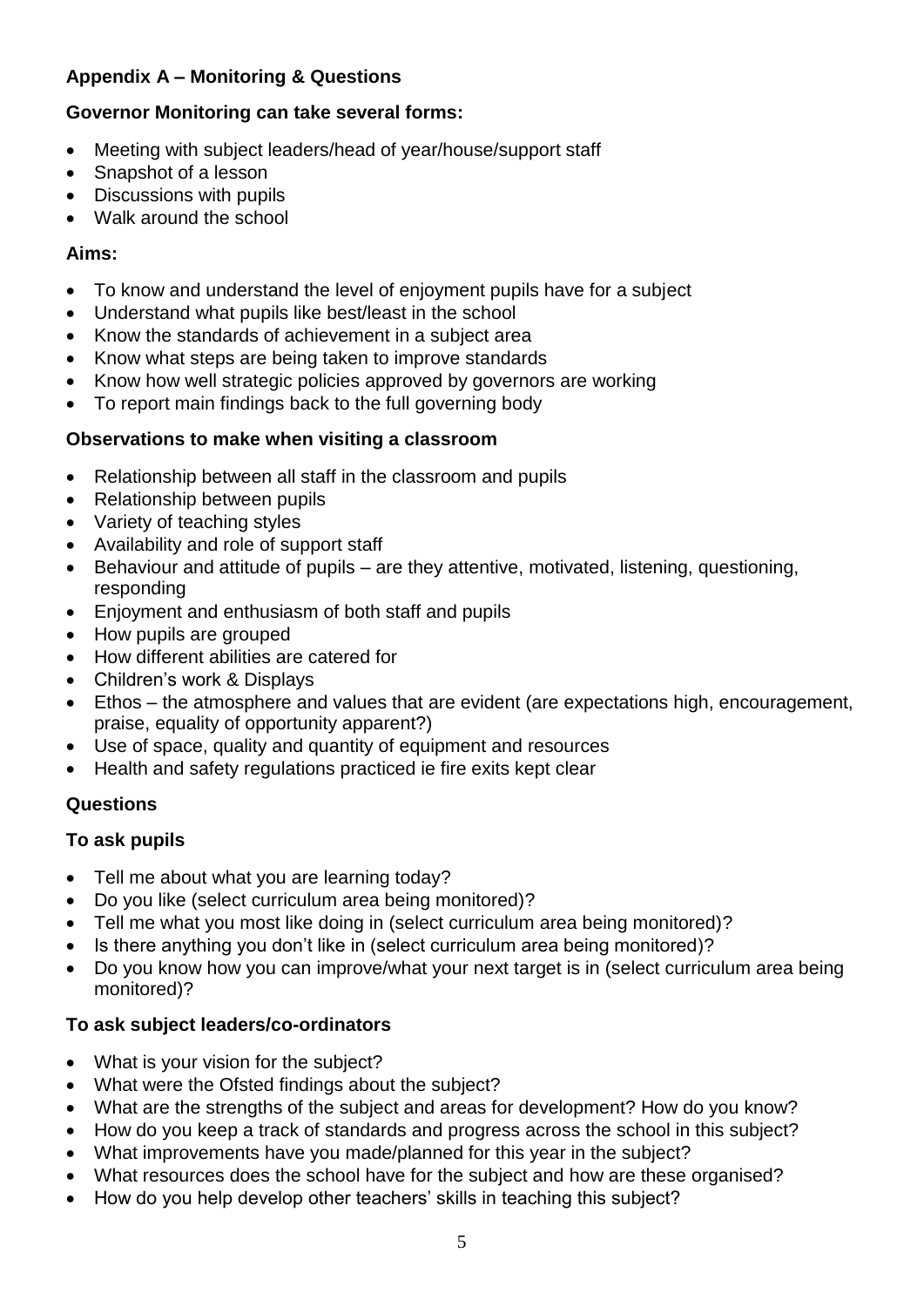#### **In the classroom**

| Question                                               | Possible features of answer                              | Notes of answer |
|--------------------------------------------------------|----------------------------------------------------------|-----------------|
| Help me to understand                                  | <b>National Curriculum</b>                               |                 |
| how you plan your                                      | Key stage plan                                           |                 |
| lessons: how do you get                                | Scheme of Work                                           |                 |
| from the National                                      | Year/termly/weekly/daily plans                           |                 |
| Curriculum to deciding                                 | Individual plans                                         |                 |
| what Karen or Tom will be                              |                                                          |                 |
| doing in Science today?                                |                                                          |                 |
|                                                        |                                                          |                 |
| How do you judge how                                   | Questioning in lessons                                   |                 |
| well pupils are learning                               | Marking                                                  |                 |
| and making progress?                                   | Assessments, including tests                             |                 |
|                                                        | <b>SATs</b>                                              |                 |
|                                                        | Target-setting and achieving                             |                 |
|                                                        | Value-added data                                         |                 |
| What learning resources                                | ICT - access to computers                                |                 |
| are available to your                                  | Use of library                                           |                 |
| pupils and how do they                                 | <b>Classroom library</b>                                 |                 |
| learn effectively?                                     | Use of basics like pens and pencils.                     |                 |
|                                                        | Good labelling                                           |                 |
|                                                        | <b>Borrowed resources</b>                                |                 |
| How do you cope with the<br>needs of different pupils? | Boys v. girls<br>Most able/ SEN                          |                 |
|                                                        |                                                          |                 |
|                                                        | English as an Additional Languet<br><b>Badly Behaved</b> |                 |
|                                                        | <b>Disabled</b>                                          |                 |
| How do you decide to seat                              | Ability groups                                           |                 |
| children and arrange the                               | Mixed or single age groups                               |                 |
| classroom? Does it ever                                | Boy-girl patterns                                        |                 |
| vary and why?                                          | Different for different activities                       |                 |
|                                                        |                                                          |                 |
| How do you encourage                                   | Regular contact                                          |                 |
| parents to be involved in                              | Reports                                                  |                 |
| their children's learning?                             | Parent evenings                                          |                 |
|                                                        | Letters                                                  |                 |
|                                                        | <b>Diaries</b>                                           |                 |

#### **Communication**

- How are parents kept informed of progress?
- How do you gathers parent views? Has action been taken on their views?
- What steps are taken to encourage parents to support their children in reading/writing at home?